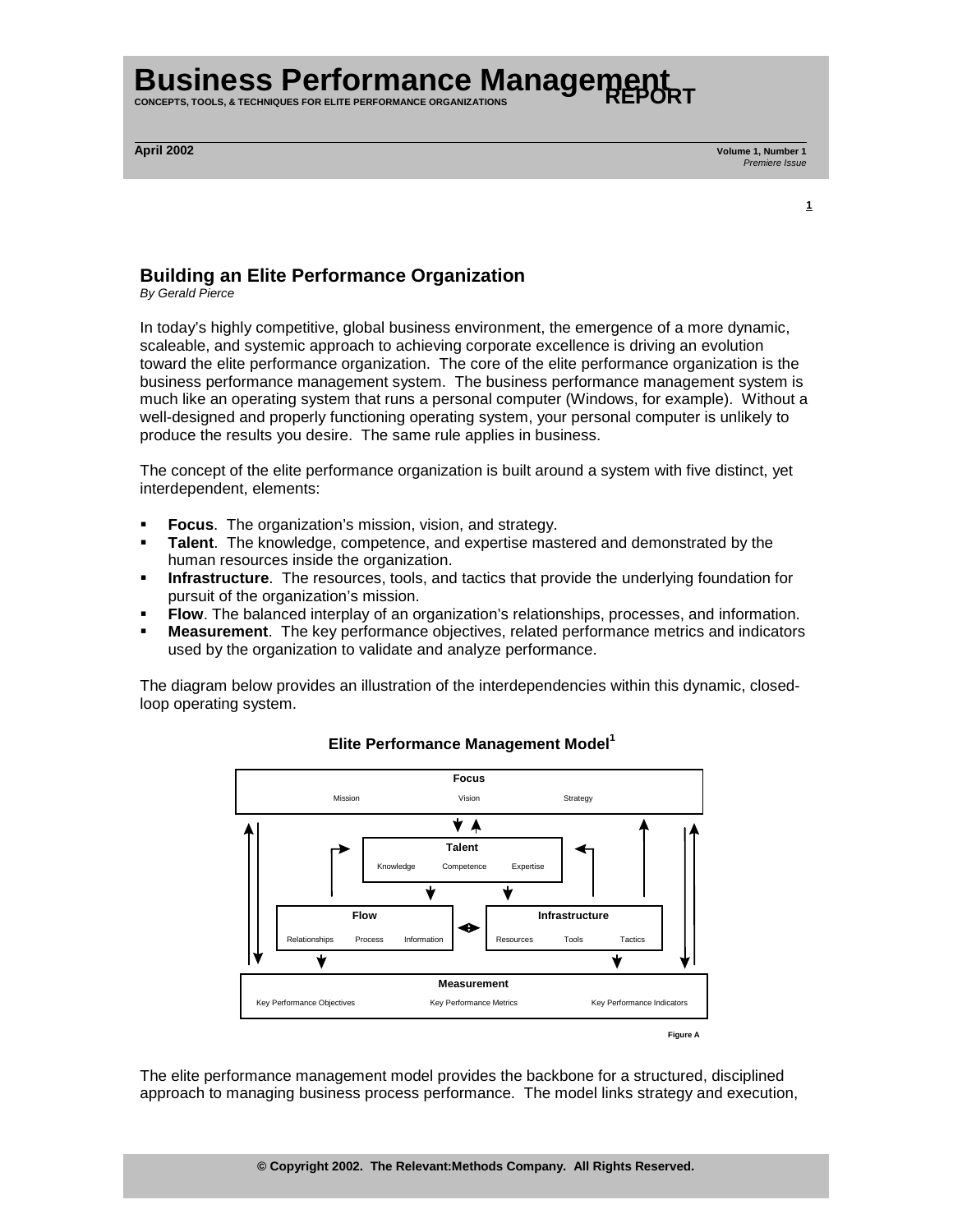**CONCEPTS, TOOLS, & TECHNIQUES FOR ELITE PERFORMANCE ORGANIZATIONS** 

**April 2002 Volume 1, Number 1**  Premiere Issue

people and process, tactics and metrics at every level within the enterprise. The design is an orderly, logical method for identifying, developing, executing, and evaluating organizational strategy and putting into context what an organization is trying to accomplish and why – so that everyone involved is operating from the same playbook. This approach becomes the framework for synchronizing organizational activities, simplifying the complexity related to operational decision-making, and balancing spontaneous innovation with disciplined thought-leadership.

**<sup>2</sup>**

#### **A Systems Approach**

Imagine digging for apples. No matter how deep you dig or superior the equipment, you will never produce apples. Simply put, it's the wrong way of going about it. The notion of digging for apples captures the essence of the misunderstanding and dysfunction that undermines the management of business performance for so many corporations today.

So where is the disconnect? Misunderstood corporate mission? Flawed strategy? Lack of talent? Poor execution? Indifference about the objective? Incorrect or ill-defined indicators of success? Why would we be digging for apples in the first place? Who knows!!! This much is known -- a systems approach to management, as Dr. W. Edwards Deming taught us over 40 years ago, is still the driving force behind business success today. Especially in a business environment where competition is keen and where the 'Game' (penetrating markets, hitting revenue and earning targets, producing quality products and services profitably) is being played at the highest levels. To compete **and** win, the best and he brightest organizations leverage systems that give them a true competitive advantage -- systems that are robust, scaleable, and responsive to the dynamics of any economic climate.

Well-conceived and executed performance management systems, and the ability to operate them effectively, will continue to separate winning companies (solid earnings, most admired companies, best places to work) and losing companies (going out of business, angry stakeholders, high employee attrition). The system helps transform all types of businesses – from start-ups to aggressive-growth companies to the established icons of industry.

Think of the elite performance organization in the way that you would think of a championshipcaliber sports team or industry icon. The elite performance organization has a lot of characteristics and attributes found inside great sports franchises like the Pittsburgh Steelers, San Francisco 49ers, and Los Angeles Lakers or industry leaders like The Dell Corporation, General Electric, and Bank of America. These organizations play the 'game' at a very high level **and** consistently win the highest honors for excellence attainable in their class.

Working inside the organization are the architects of the business blueprint (Corporate Officers), the coaching staff that develops and implements the game plan (Corporate Managers), and the position players who execute the plan (Corporate Athletes) on gameday.

The cornerstone of the system is **Focus**. A clear and concise definition of the mission, vision, and strategy drives the organization pursuit of excellence and gives everyone a focal point for directing their energy. Without a defined focus, the organization has no way to even begin developing a company story, their value proposition, or an elevator speech. The riving force of the system is the **Talent** that an organization utilizes to fulfill the organization's mission, vision, and strategy.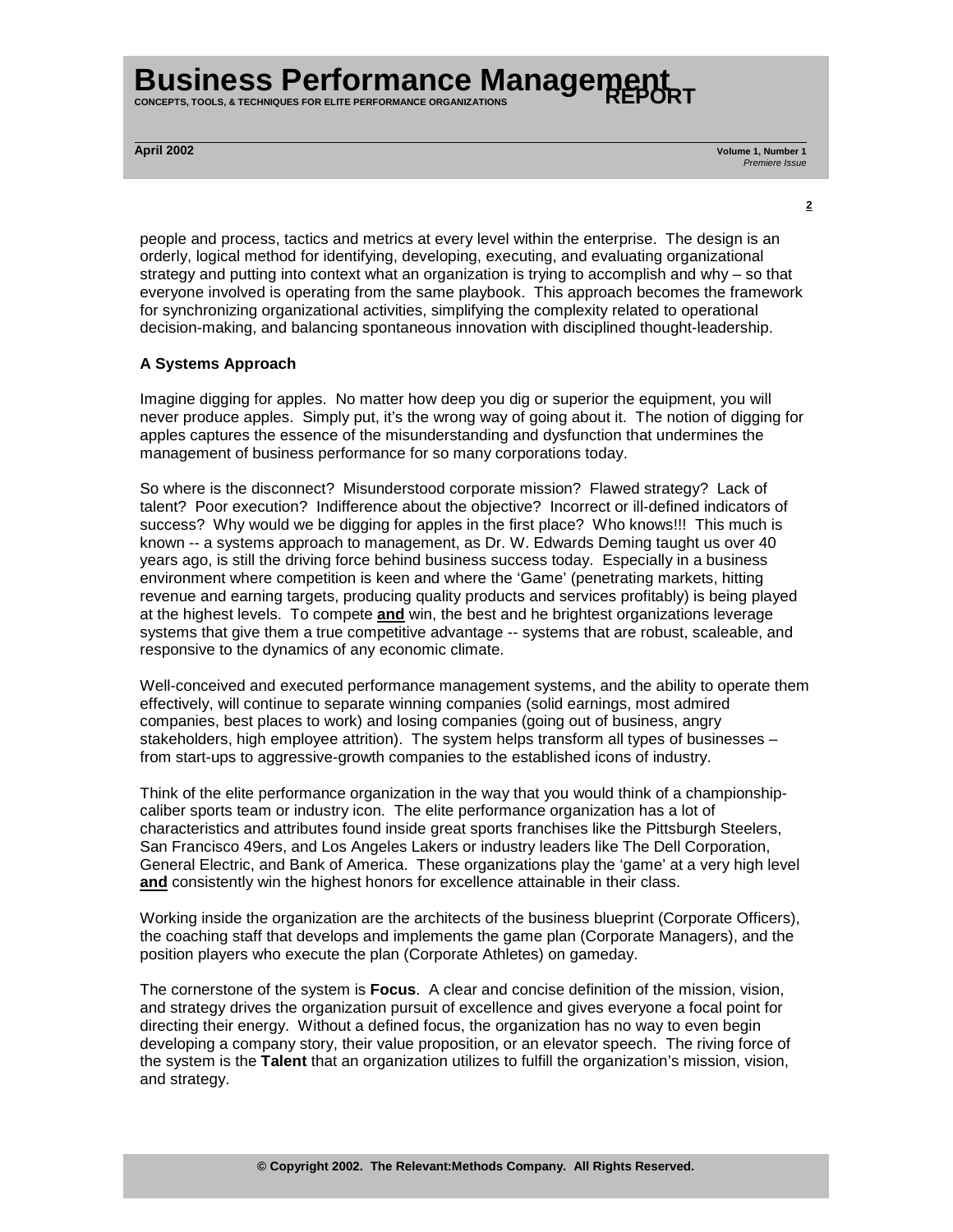**CONCEPTS, TOOLS, & TECHNIQUES FOR ELITE PERFORMANCE ORGANIZATIONS** 

**April 2002 Volume 1, Number 1**  Premiere Issue

**<sup>3</sup>**

This highly interactive linkage, requires the organization's strategy to be complimented by individuals who are not only skilled, knowledgeable, and intelligent but are also capable and appropriately motivated. The coordinated integration of **Focus** and **Talent** allows businesses to remain responsive to the demands, challenges, and opportunities presented by their offer, the market, and the competition.

Let's use the Steelers of the National Football League (NFL) as an example. A passage from their mission statement reads "challenge players to be lifelong learners while pursuing continuous improvement…" The results? Since 1970 they have won four (4) Super Bowl titles, drafted eight Hall of Famers (twice as many as any other NFL team), and year after year contend for the Super Bowl title. Team owner and president Dan Rooney was the 2001 NFL Executive of the Year. Is this by accident? I don't think so. A recent ESPN the Magazine article<sup>2</sup> details how the Steelers have become the benchmark by which all other NFL teams are measured when it comes to putting together championship-caliber teams. The article captures Dan Rooney's straightforward philosophy. "We know what we want and why. And we don't get distracted." The results speak for themselves. In an extremely competitive environment and at the highest level of professional football. Consistent, sustained high-performance for over three plus (3+) decades. "We know what we want and why. And we don't get distracted." They never – ever – deviate. We're not talking about one or two winning seasons over a short period of time. Consistent, sustained performance is what elite performance is all about.

A sound game plan **and** inspired corporate athletes trump hype and hope every time. A misguided, pseudo-enlightened organization is basically the corporate version of Ringling Brother's Barnum & Bailey Circus – with no real purpose or competence. Just clowns performing tricks.

#### **Operating the System**

Elite performance organizations are execution-focused and result-oriented. Therefore, they move diligently from talk to action. Not recklessly. Diligently. They demonstrate clear commitment to the strategy and allow alignment to happen organically. Moreover, elite performance organizations constantly challenge and test their approach – realizing that their power comes from within the system. They are continually asking themselves:

- Are we organized in a way that effectively supports the company's mission?
- ! Do we have the appropriate tools and technologies in place to realize our vision?
- ! Do our organization charts or process management systems dictate how we operate?
- ! Are our strategies and tactics congruent?
- ! How productive are our internal relationships? External?
- ! Are our processes customer-focused or internally focused?
- ! Do our metrics support our objectives?
- ! What impact does a reassignment of key personnel or staffing adjustment have on service delivery?
- ! Do our people have the information they need to effectively execute at the 'moment of truth'?
- ! How often do we deliver the right product, to the right place, at the right time?

These questions tell the organization a lot about how well linked their system is. The answers to these questions also serve as an indicator of the level of alignment and commitment that exists within the organization.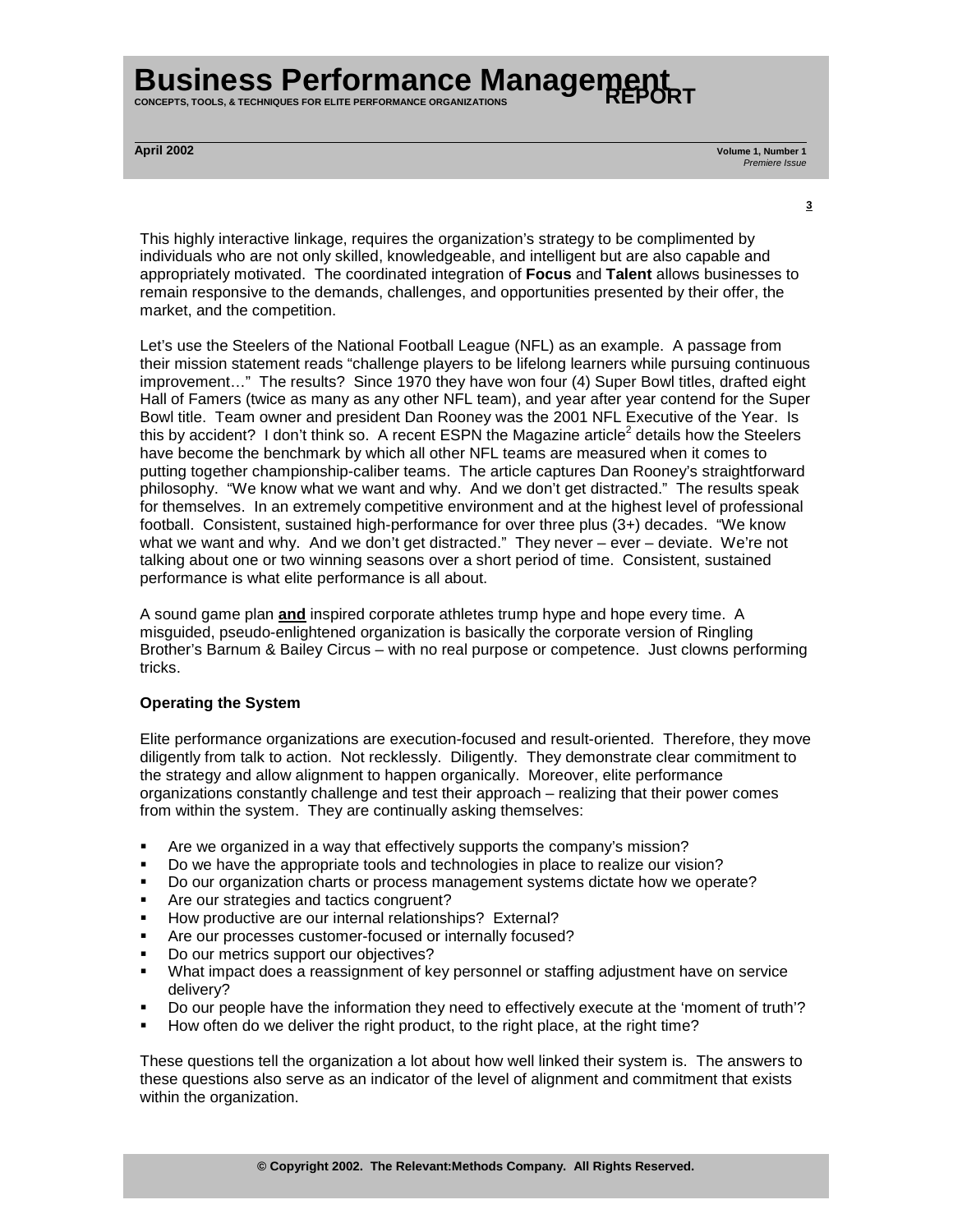**CONCEPTS, TOOLS, & TECHNIQUES FOR ELITE PERFORMANCE ORGANIZATIONS** 

**April 2002 Volume 1, Number 1**  Premiere Issue

**<sup>4</sup>**

In order to succeed in today's environment, it is imperative for organizations to identify and understand the interdependencies between **Talent**, **Infrastructure**, and **Flow**.

**Talent** provides the spark that activates the system. Once the system is activated, **Infrastructure** and **Flow** breathe life into the strategy. **Infrastructure** is the platform that supports the organization's mission, vision, and strategy. **Infrastructure** is a major element within the system because unless the strategy is supported by the appropriate platform (organization charts, technology, decision-making models, level of economic and resource commitment), the organization's aspirations will be sabotaged. The organization may be able to attain short-term, incremental, tactical success but it won't be sustained.

**Infrastructure** consistently challenges the organization's mission, vision, and strategy because without adequate tools, well-crafted tactics, and technological and financial resources to deploy the team effectively, everything gets out of balance. Think of the stress that puts on the entire system.

Which brings us to **Flow**. Flow is that sometimes tangible, sometimes intangible thing that is hard to describe but you know it when you've got it. **Flow** facilitates collaboration. Flow makes relationships work. Flow is what is happening when the right thing is being done right at the right time. Flow is about the right information getting to the right audience at the right time. Flow is powerful, favorable, and meaningful; elegant and inspiring. Flow has a rhythm. Flow enables moments of brilliance. **Flow** is about process. Amazingly enough, most businesses don't have flow. That makes ascending to the pinnacle tough.

Case in point. During Game 7 of the 2000 Western Conference Finals between the Los Angeles Lakers and the Portland Trailblazers, the Lakers were down by 17 points heading into the fourth and final quarter. This is it. Twelve minutes left to play. The winner goes to the Championship Finals and a gets chance to mark their place in the history books. The loser gets to go on vacation.

As the Lakers headed towards their bench at the end of the third quarter, Phil Jackson (Laker's Head Coach) approached Kobe Bryant (All-Star Player), who up to that point had been playing outside the framework of the team, and said three words – "Trust the system". His message was clear. The system (otherwise known to them as the Triangle Offense) demands commitment, process, and competence. It was also a proven approach that had been the centerpiece of six (6) of the last nine (9) National Basketball Association (NBA) Championships. So needless to say, the system was reliable. During this brief exchange there was no yelling by either party or one cross word between the coach and the player. Just a simple reminder of what we do **(Focus)**, who we are **(Talent)**, and how we do it **(Infrastructure)**. Game over. Lakers win. Simply by capitalizing on an opportunity to get the right information getting to the right audience **(Flow)**. They won the title again last year and go after number three (3) – in a row – this year. The Lakers obviously have a system in place, too. Since 1980, they have won more titles, seven (7), than any other NBA team. Commitment, process, and competence always wins.

#### **Keeping Score**

**Infrastructure** and **Flow** produce measurable results that allow the organization to assess the execution of their strategy and validate their capabilities and limitations. At the end of the day,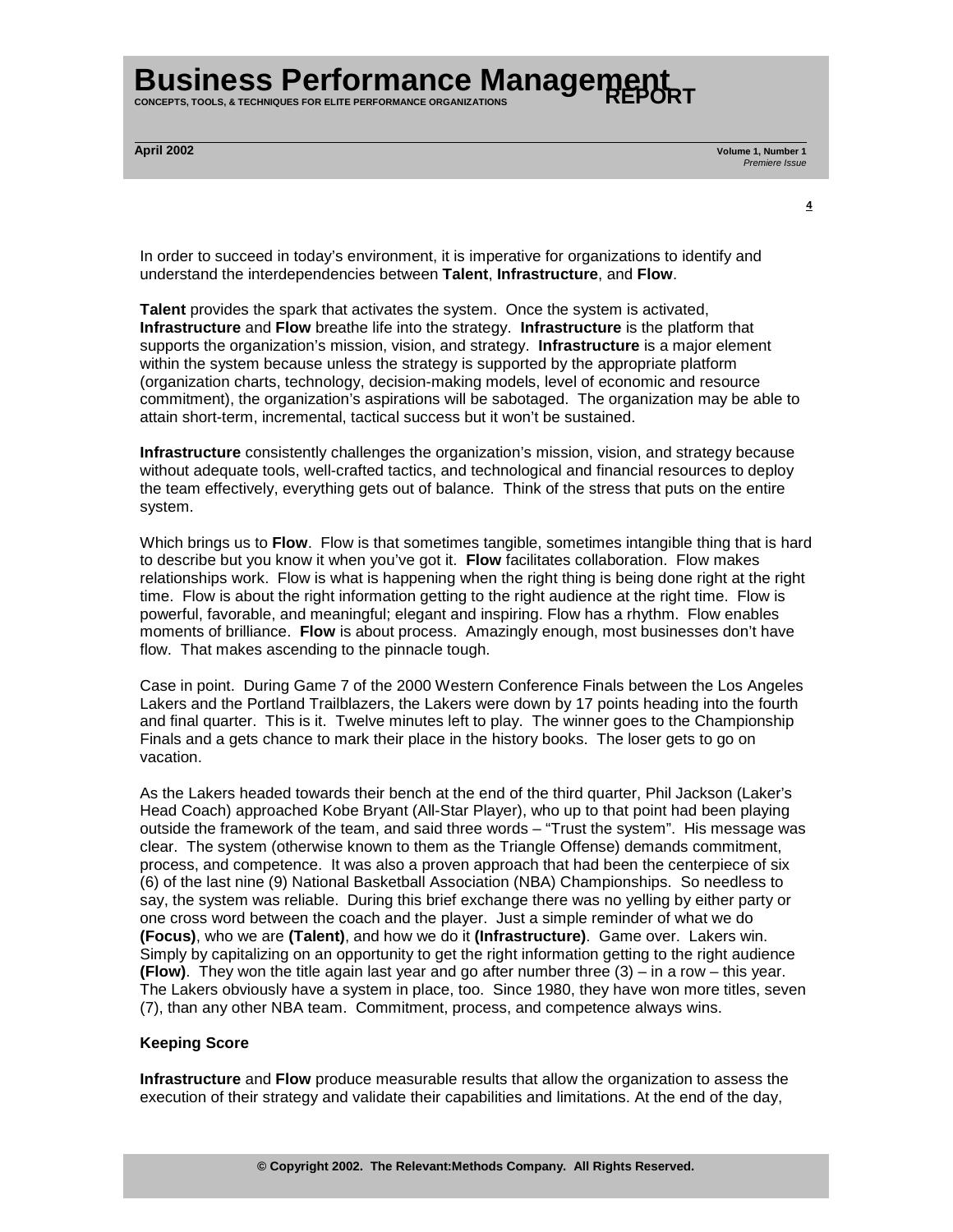**CONCEPTS, TOOLS, & TECHNIQUES FOR ELITE PERFORMANCE ORGANIZATIONS** 

**April 2002 Volume 1, Number 1**  Premiere Issue

what this comes down to is a redefinition of what it means to be a high-performance company – one that you or I would want to be a part of or own shares in. A company with an effective and efficient operating system – meaning they have their arms around every asset and know whether and how those assets are contributing to the overall success of the organization. **Measurement** provides the organization with that valuable information.

**<sup>5</sup>**

Every elite performance organization institutes a standard method for measuring and communicating business results. Measurement provides the only real, tangible, and meaningful way of validating business performance. Whether it's Six Sigma<sup>3</sup>, the Balanced Scorecard<sup>4</sup>, or the Business Productivity Index<sup>5</sup>, every elite performance organization understands the importance of keeping score and acts with urgency to put a measurement plan in place.

Do you really think companies like Caterpillar, Bank of America, and General Electric implement Six Sigma across their businesses because they are clueless? Hardly. Last year, Bank of America Chairman and CEO Kenneth Lewis announced that his company was unveiling a Six Sigma program to "reduce errors, streamline processes and make cross-platform selling possible.<sup>6</sup>" His reasoning? "Good decisions matter more than assets. Bad decisions bring assets down on your head." He didn't do it to hype his organization. He did it because he knows that he welcomes the challenge of competing at a high level. He also knows what he's trying to accomplish, has a plan for making it happen, and is implementing an established standard for validating performance output. And guess what? Shareholders **and** customers appreciate that kind of initiative and forward thinking. That's why **Measurement** is such a key ingredient within the system.

Unless you're work someplace where no one cares about the outcome, you better have a method for keeping score. We're talking about meaningful, tangible measurements that demonstrate that the mission and strategy **(Focus)** have been translated into operational terms – a method for **Measurement** that validates your output with reliability and consistency. This is a major step in demystifying organizational strategy and ensuring that the execution of the game plan delivers the desired result.

Ask yourself:

- ! How effective are your methods for managing business process performance?
- ! Are your key performance metrics linked to your business strategy?
- ! What is your company's business productivity index?
- ! What cost take-out (other than layoffs) measures do you have in place or are planning to initiate this year?
- ! Does your business performance management system facilitate the attainment of your organizational goals and objectives?
- ! What criteria do you use to determine the effectiveness and efficiency of your business strategy?
- ! How does your actual performance compare to your performance targets?
- What level of the 'game' do you want to compete?

The game is as competitive as ever. The competition is keen. It's game time. Don't waste time digging for apples.